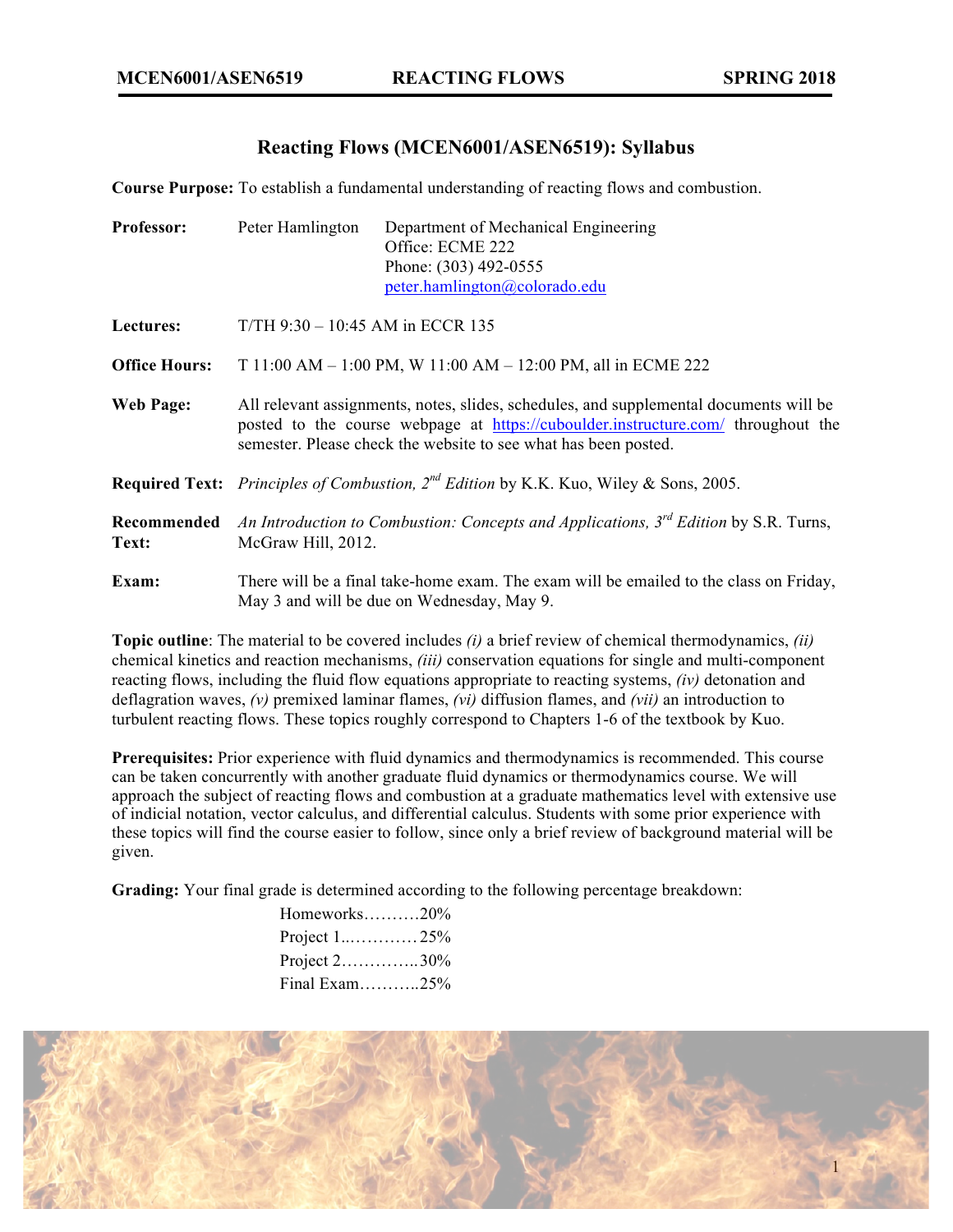# **1. Course Notes and Policies**

**1.1 Reading assignments:** Reading assignments are to be completed *before* the lecture/discussion. The lecture/discussions should help to clarify and supplement what you have read.

**1.2 Homework:** Homework assignments are due at the start of class on the due date. *There is a fiveminute grace period, 9:30 am – 9:35 am, during which the homework may be submitted.* If you must miss class for an excused absence, you may submit your homework early. Late assignments are not accepted that includes assignments slipped under the professor's door after class has started. However, if you will not be attending class you may submit your homework early by slipping it under the professor's door. If you know in advance that you must miss a homework due date, send your instructor an e-mail or voice mail to make arrangements.

 Collaboration is permitted on homework. This means you may discuss the means and methods for solving problems and even compare answers, but you are not free to copy someone's assignment. The work that you turn in must be your own—copying is not allowed for any assignments.

 It is your responsibility to make your homework solutions clear and legible. The graders have the discretion to deduct points for solutions that are hard to read or unprofessional in appearance. Unless the problem requires only a conceptual or short answer, the following format is recommended. This will facilitate grading and will assist you to approach problems in a consistent, organized way that will lead to the correct solution. Problems may be written by hand or typed, but must be submitted in hard copy. Email/electronic submittals will not be accepted.

- *i.* Clear and succinct problem statement, including variables that are given and quantities to be found. This should be paraphrased and in your own words.
- *ii.* Schematic/sketch (unless it is obviously not needed). Show the system to be analyzed and list relevant information on the figure.
- *iii.* List of assumptions.
- *iv.* Physical laws/governing equations and label the equations.
- *v.* Solution
	- a. First do the math, *in symbolic form*. Obtain and present a simplified expression for the answer.
	- b. If a numerical solution is required, then do the calculations, plugging in the numbers. Pay attention to a) units and b) significant figures. Show all work.
	- c. Present the answer with a box around it.
- *vi.* Verification. Check the answer against what common sense tells you. Do the units make sense? Do the results compare reasonably to a related known quantity?

**1.3 Projects:** There will be two projects in the course. Project 1 will be a review paper on a *classic* journal article relevant to reacting flows and combustion. Project 2 will involve an in-depth analysis of a reacting flow or combustion problem of your choice. Detailed descriptions and grading rubrics for both projects will be distributed in advance of the project due dates. All projects should be uploaded to a dropbox on learn.colorado.edu and will be checked for plagiarism.

**1.4 Exams:** There will be one take-home exam in the course. You are expected to work independently on the exam and collaboration, using another student's work as your own, or allowing another student to use your work as their own is academic misconduct and is not tolerated.

**1.5 Grading Scale:** This will be the final grading scale used for the course. *There is no curve.* You are not competing against your classmates, so help them out if you can! I reserve the right to lower the scale (i.e., make it easier), but I will not raise it.

| A     | $90+$ |
|-------|-------|
| $A -$ | 87-89 |
| $B+$  | 85-86 |
| B     | 83-84 |
| $B -$ | 80-82 |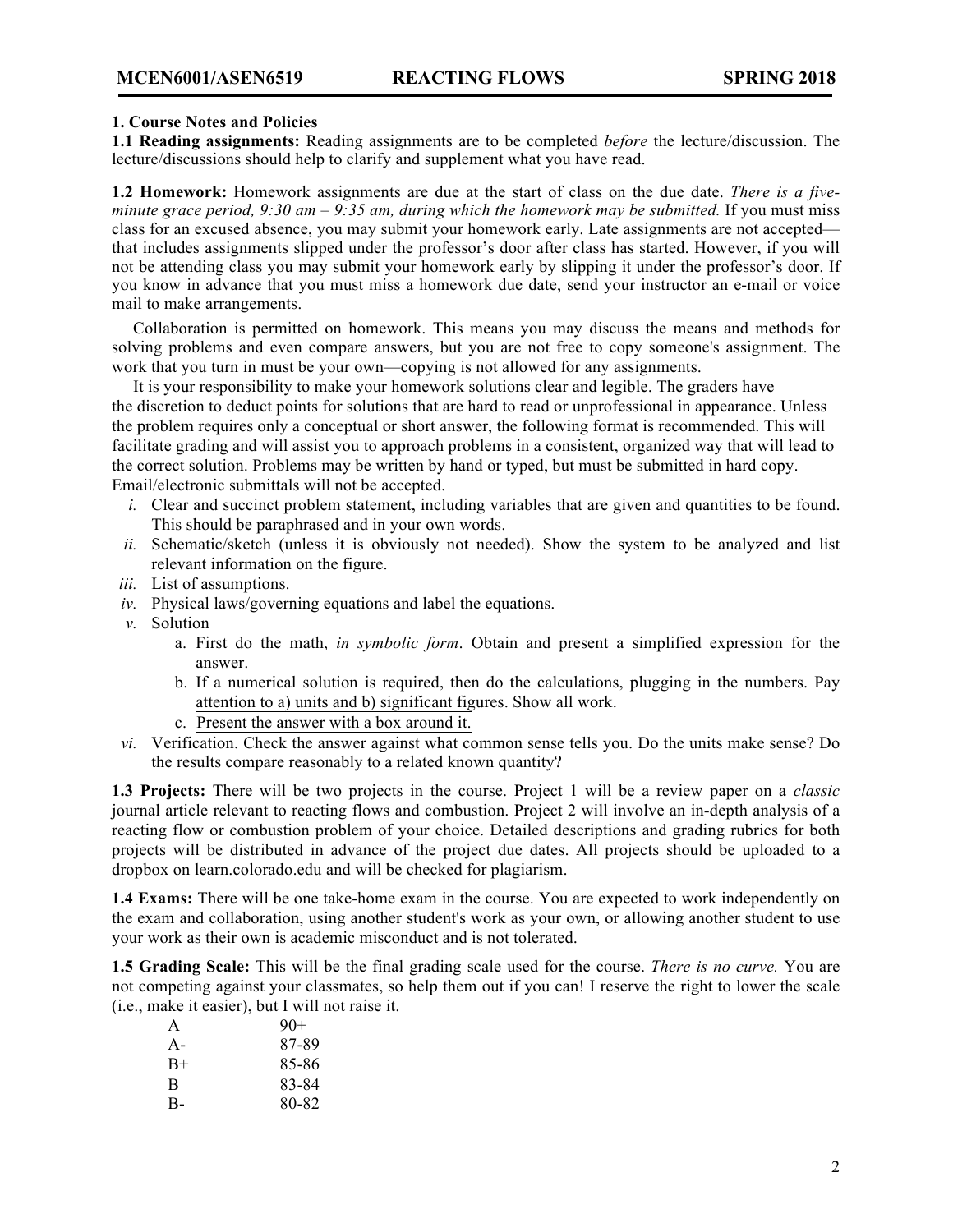| C+   | 77-79       |
|------|-------------|
| C    | 74-76       |
| $C-$ | 70-73       |
| $D+$ | 68-69       |
| D    | 63-67       |
| $D-$ | $60 - 62$   |
| F    | 59 or below |

**1.6 Policy on Privacy of Graded Work:** Federal law requires that your grades be communicated to you privately. You will be assigned a unique, private ID number for this purpose. Put this number on all work that you hand in, instead of or in addition to your name. You can pick up your graded work filed under this number. Grades will be posted on CULearn as well, where the ID number will also be available. Graded assignments will be placed in the ME common filing cabinet.

**1.7 Accommodation of Disabilities or Religious Commitments:** If you qualify for accommodations because of a disability, please submit to your professor a letter from Disability Services in a timely manner (for exam accommodations provide your letter at least one week prior to the exam) so that your needs can be addressed. Disability Services determines accommodations based on documented disabilities. Contact Disability Services at 303-492-8671 or by e-mail at  $\frac{d \sin 6(a) \cos 2(a)}{2d}$ .

 If you have a temporary medical condition or injury, see Temporary Injuries under Quick Links at Disability Services website (http://disabilityservices.colorado.edu/) and discuss your needs with your professor.

 Campus policy regarding religious observances requires that faculty make every effort to deal reasonably and fairly with all students who, because of religious obligations, have conflicts with scheduled exams, assignments or required attendance. In this class, please provide at least two weeks notice of occasions that conflict with course due dates, so that other arrangements can be made. See full details at http://www.colorado.edu/policies/fac\_relig.html

#### **2. Departmental Notes and Policies**

**2.1 Overview:** A primary objective of the Department of Mechanical Engineering is to prepare students for careers in the engineering profession. As professionals, engineers must meet high standards of technical competence and ethical behavior. According to the Accreditation Board of Engineering and Technology (ABET) code of ethics, engineers uphold and advance the integrity, honor and dignity of the engineering profession by:

- *i.* Using their knowledge and skill for the enhancement of human welfare;
- *ii.* Being honest and impartial, and serving with fidelity the public, their employers and clients;
- *iii.* Striving to increase the competence and prestige of the engineering profession.

The Department of Mechanical Engineering (ME) believes that it is essential for each of you to learn the professional behavior that will prepare you for your career after college. Therefore, in each course you will be required to practice the professional behavior that will be expected by your future employers. This syllabus clearly outlines the departmental policy regarding academic integrity and academic climate. These policies will be upheld in each of your courses throughout the mechanical engineering curriculum. However, we also expect that this culture of professionalism will pervade all of your University of Colorado experiences.

**2.2 Academic Integrity:** You will be asked to complete individual homework assignments in this course. Though you may work in groups to discuss and solve problems, it is expected that you will abide by the University of Colorado at Boulder honor code at all times. Therefore, you may not plagiarize a problem set or allow another student to plagiarize your answers to a problem set. Examples of plagiarism include: copying from a solution manual, copying from Internet sites, copying from previous academic year homework sets, and copying directly from classmates. If you have any doubt that you are using sanctioned materials to assist with your homework solution, please ask your current instructor/professor.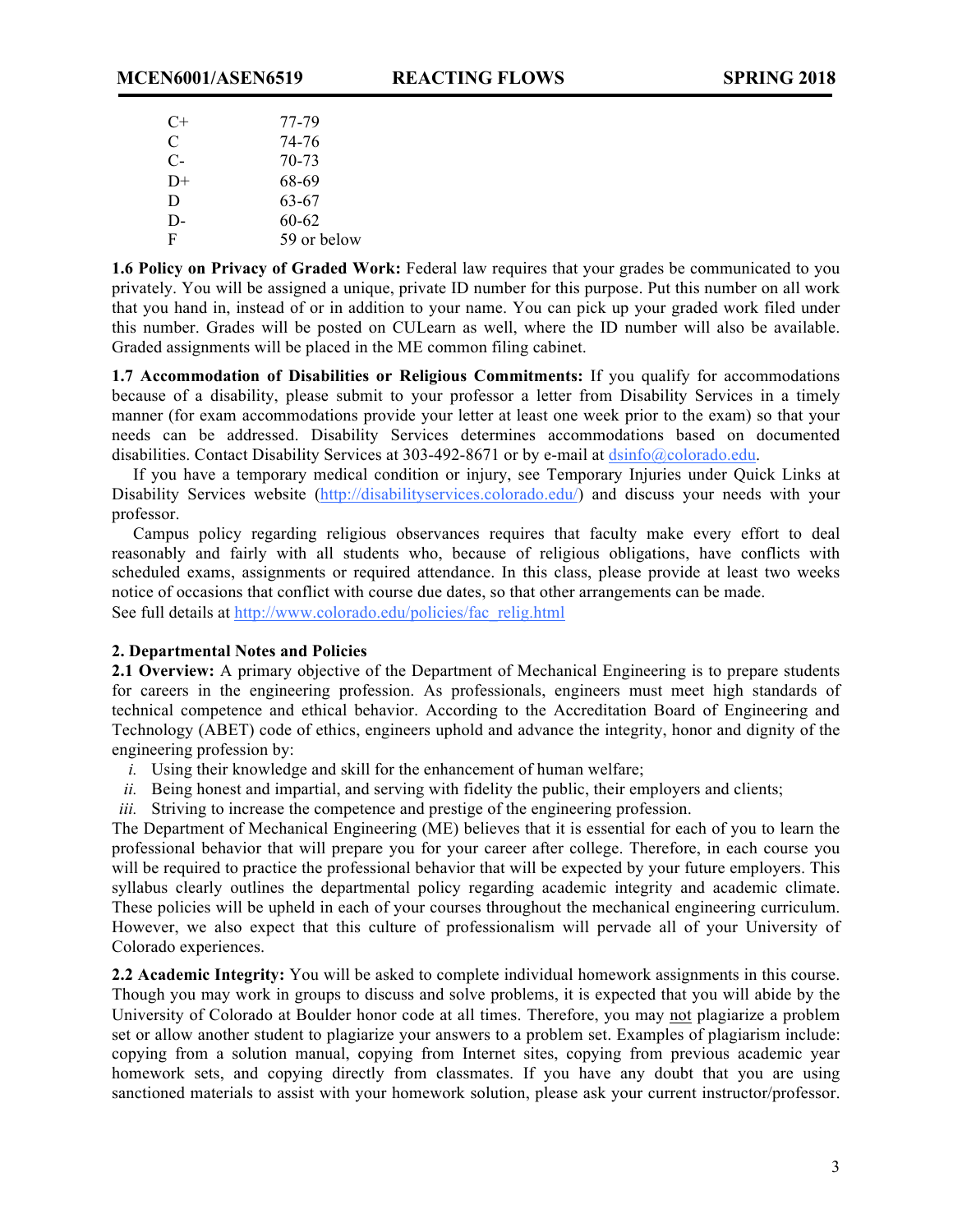On assignments that require you to use supplemental materials, it is also essential that you properly document the sources of information you use.

 Any instances of dishonesty on homework or tests will result in a minimum sanction for your first violation of the honor code of a zero score and an entry in your departmental file. Additional sanctions will be imposed for subsequent violations. You may contest any accusation according to the campus honor code system.

**2.3 Academic Climate** – **In-Class Expectations:** It is our expectation that each of you will be respectful to your fellow classmates and instructors at all times. In an effort to create a professional atmosphere within the classroom, it is requested that you:

- Arrive to class on time
- Turn off your cell phone
- Limit use of your laptop computer to class purposes
- Put away newspapers and magazines
- Refrain from having disruptive conversations during class
- Remain for the whole class, or if you must leave early do so without disrupting others
- Display professional courtesy and respect in all interactions related to this class

Compliance with these expectations will assist us with the creation of a learning community and a high quality educational experience. The University of Colorado Classroom behavior policy will compliment the outlined classroom expectations. The University of Colorado Classroom Behavior policy is stated below.

**2.4 Academic Climate** – **Out of Class Expectations:** Though many of the above stated policies address academic climate within the classroom, these policies should also be upheld outside of the classroom. As a member of the CU community you are expected to consistently demonstrate integrity and honor through your everyday actions. Furthermore, faculty and staff members are very willing to assist with your academic and personal needs. However, multiple professional obligations make it necessary for us to schedule our availability. Suggestions specific to interactions with faculty and staff include:

- Respect posted office hours. Plan your weekly schedule to align with scheduled office hours
- Avoid disrupting ongoing meetings within faculty and staff offices. Please wait until the meeting concludes before seeking assistance. Respect faculty and staff policies regarding use of email and note that staff and faculty are not expected to respond to email outside of business hours. Send emails to faculty and staff using a professional format. Tips for a professional email include:
	- Always fill in the subject line with a topic that indicates the reason for your email to your reader.
	- Respectfully address the individual to whom you are sending the email (e.g., Dear Professor Smith).
	- Avoid email, chat room or text message abbreviations.
	- Be brief and polite.
	- Add a signature block with appropriate contact information.
	- Reply to emails with the previously sent message. This will allow your reader to quickly recall the questions and previous conversation.

**2.5 Discrimination and Harassment:** Discriminatory and harassing behavior will not be tolerated in the Department of Mechanical Engineering. A safe and inclusive environment will be created and maintained by the students and instructing faculty member. Students with concerns about discrimination or harassment actions should immediately contact the instructor, the Department Chair or their academic advisor, or contact the Office of Discrimination and Harassment (below).

Examples that may be considered harassment:

A teaching assistant or instructor asking a student for a date.

Displaying sexually explicit material in an academic setting (including laptop wallpaper). Persisting in asking a classmate for a date after being turned down.